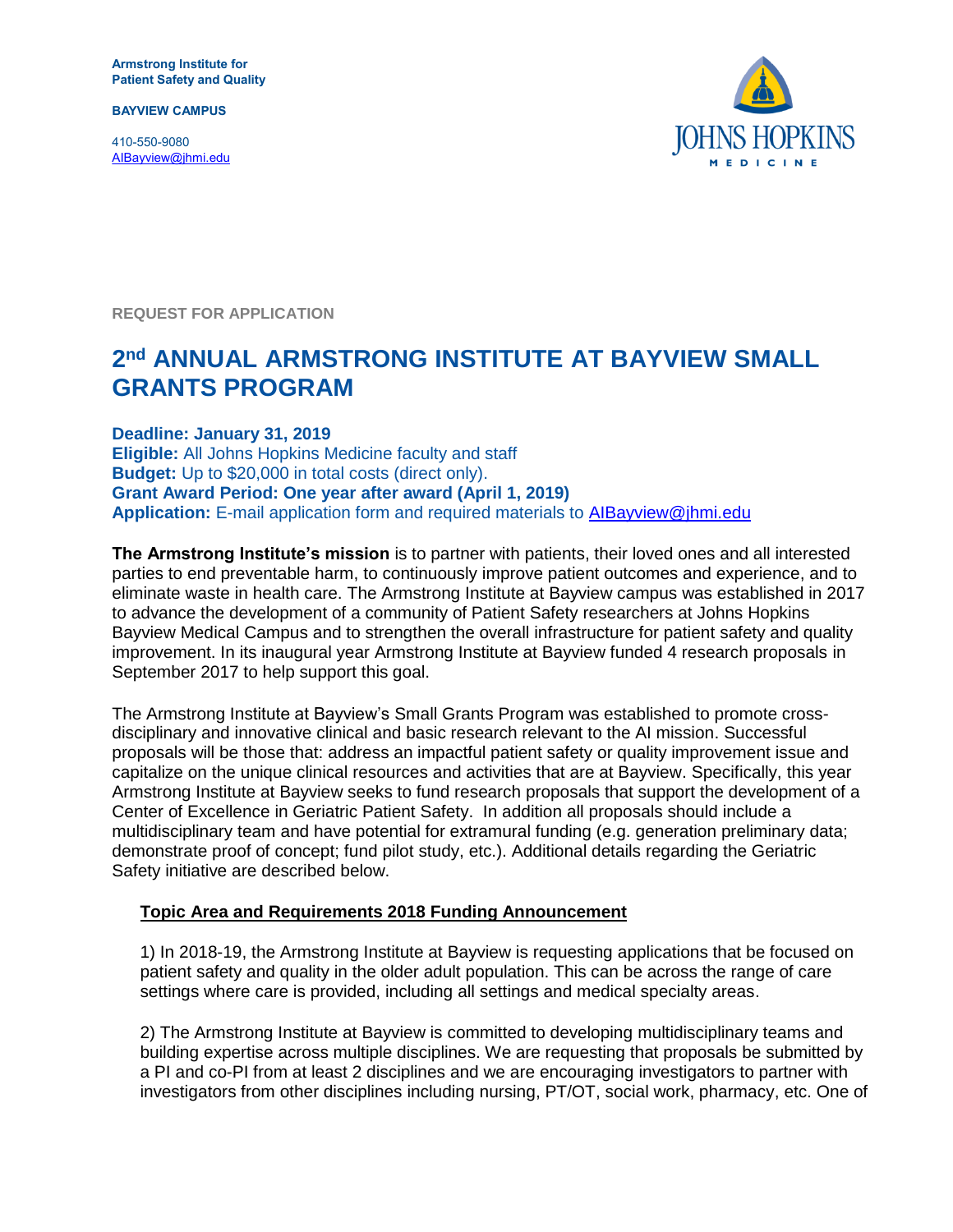our objectives is to build translational quality/safety research expertise in all disciplines across Bayview.

## **Use of Grant Funds**

- 1. Funds to enable staff members and/or faculty to develop a research project.
- 2. Pilot funds to develop a project to the point that a competitive application for external support can be obtained.
- 3. Funds to support core personnel that facilitate cross-disciplinary research (e.g., clinical outcomes coordinator, computer specialist, biostatistician).

## **Requirements**

- 1. The applicant should be a Johns Hopkins Health System Bayview staff member and/or JHU faculty member within Johns Hopkins Medicine who has a career interest in patient safety and quality research.
- 2. The applicants must spend the majority of his/her time at Bayview. The research must be performed on the Bayview campus.
- 3. Fellows and residents may submit an application under the sponsorship of a faculty member. A clear indication of the commitment of the applicant needs to be made.
- 4. Support of the AI Small Grants Program must be acknowledged in any publication resulting from the research.
- 5. A brief 1-3 page progress report must be prepared every 6 months.
- 6. All funded PIs will be required to present ongoing research at quarterly AI-sponsored meetings and to attend these meetings at least 40% of the time. In addition, they will be required to present the results of the study at AI Patient Safety and Quality Grand Rounds.
- 7. All grants that involve human participants must be approved by an Institutional Review Board (IRB) to receive funding. While advance IRB approval is not a prerequisite for submission of an application, investigators should be aware of the impact of these and other necessary administrative or regulatory reviews on project timeline and feasibility.

## **Time Table**

Deadline for receipt of proposals is **January 31, 2019** The expected start date for funding is **April 1, 2019**

## **Support Available**

Only direct costs will be funded. A proposed budget and budget justification (in an NIH format) needs to be provided. Awards will be for one year only.

We anticipate funding between 2-3 proposals Evaluation of responses will consider both technical and cost factors. The proposal(s) representing the best value, multidisciplinary involvement and potential for eventual extramural support will be selected.

## **Application Format**

Applications should be submitted via e-mail to [AIBayview@jhmi.edu.](mailto:AIBayview@jhmi.edu) In addition to the completed [application form,](http://www.hopkinsmedicine.org/armstrong_institute/downloads/small_grants_application.docx) materials should include:

 A research plan of no more than three pages (single spaced, 12pt). This plan should be an abbreviated format similar to that of an NIH research proposal, with sections that cover Specific Aims, Background and Significance (i.e., rationale), Preliminary Results (if